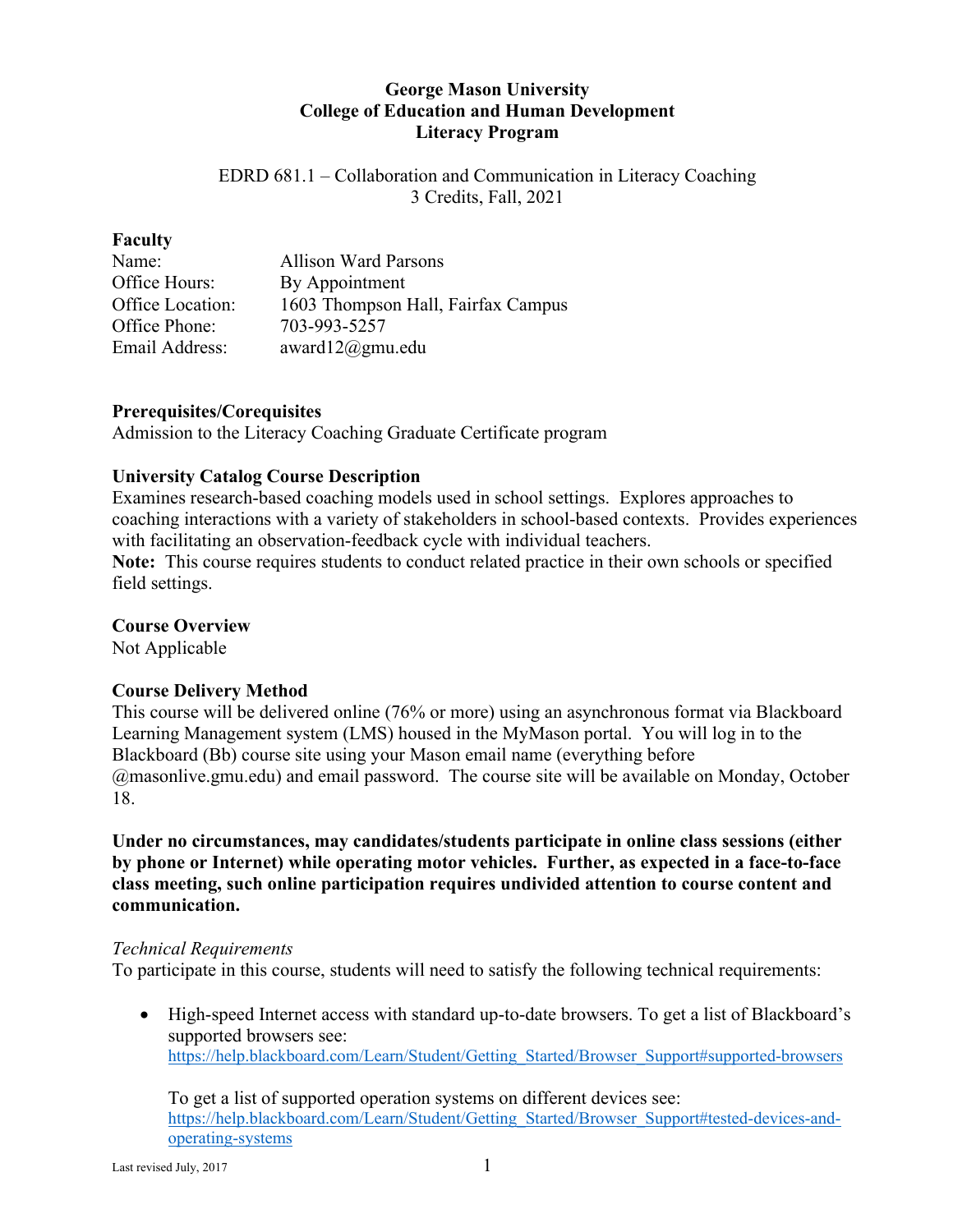- Students must maintain consistent and reliable access to their GMU email and Blackboard, as these are the official methods of communication for this course.
- Students will need a headset microphone for use with the Blackboard Collaborate web conferencing tool.
- Students may be asked to create logins and passwords on supplemental websites and/or to download trial software to their computer or tablet as part of course requirements.
- The following software plug-ins for PCs and Macs, respectively, are available for free download:
	- o Adobe Acrobat Reader: <https://get.adobe.com/reader/>
	- o Windows Media Player: <https://support.microsoft.com/en-us/help/14209/get-windows-media-player>
	- o Apple Quick Time Player: [www.apple.com/quicktime/download/](http://www.apple.com/quicktime/download/)

## *Expectations*

- Course Week: Because asynchronous class sessions do not have a "fixed" meeting day, our week will start on Wednesday, and finish on Tuesday.
- Log-in Frequency:

Students must actively check the course Blackboard site and their GMU email for communications from the instructor, class discussions, and/or access to course materials at least 3 times per week.

• Participation:

Students are expected to actively engage in all course activities throughout the semester, which includes viewing all course materials, completing course activities and assignments, and participating in course discussions and group interactions.

• Technical Competence:

Students are expected to demonstrate competence in the use of all course technology. Students who are struggling with technical components of the course are expected to seek assistance from the instructor and/or College or University technical services.

# • Technical Issues:

Students should anticipate some technical difficulties during the semester and should, therefore, budget their time accordingly. Late work will not be accepted based on individual technical issues.

# • Workload:

Please be aware that this course is **not** self-paced. Students are expected to meet *specific deadlines* and *due dates* listed in the **Class Schedule** section of this syllabus. It is the student's responsibility to keep track of the weekly course schedule of topics, readings, activities and assignments due.

• Instructor Support:

Students may schedule a one-on-one meeting to discuss course requirements, content or other course-related issues. Those unable to come to a Mason campus can meet with the instructor via telephone or web conference. Students should email the instructor to schedule a one-on-one session, including their preferred meeting method and suggested dates/times.

• Netiquette:

The course environment is a collaborative space. Experience shows that even an innocent remark typed in the online environment can be misconstrued. Students must always re-read their responses carefully before posting them, so as others do not consider them as personal offenses. *Be positive in your approach with others and diplomatic in selecting your words*. Remember that you are not competing with classmates, but sharing information and learning from others. All faculty are similarly expected to be respectful in all communications.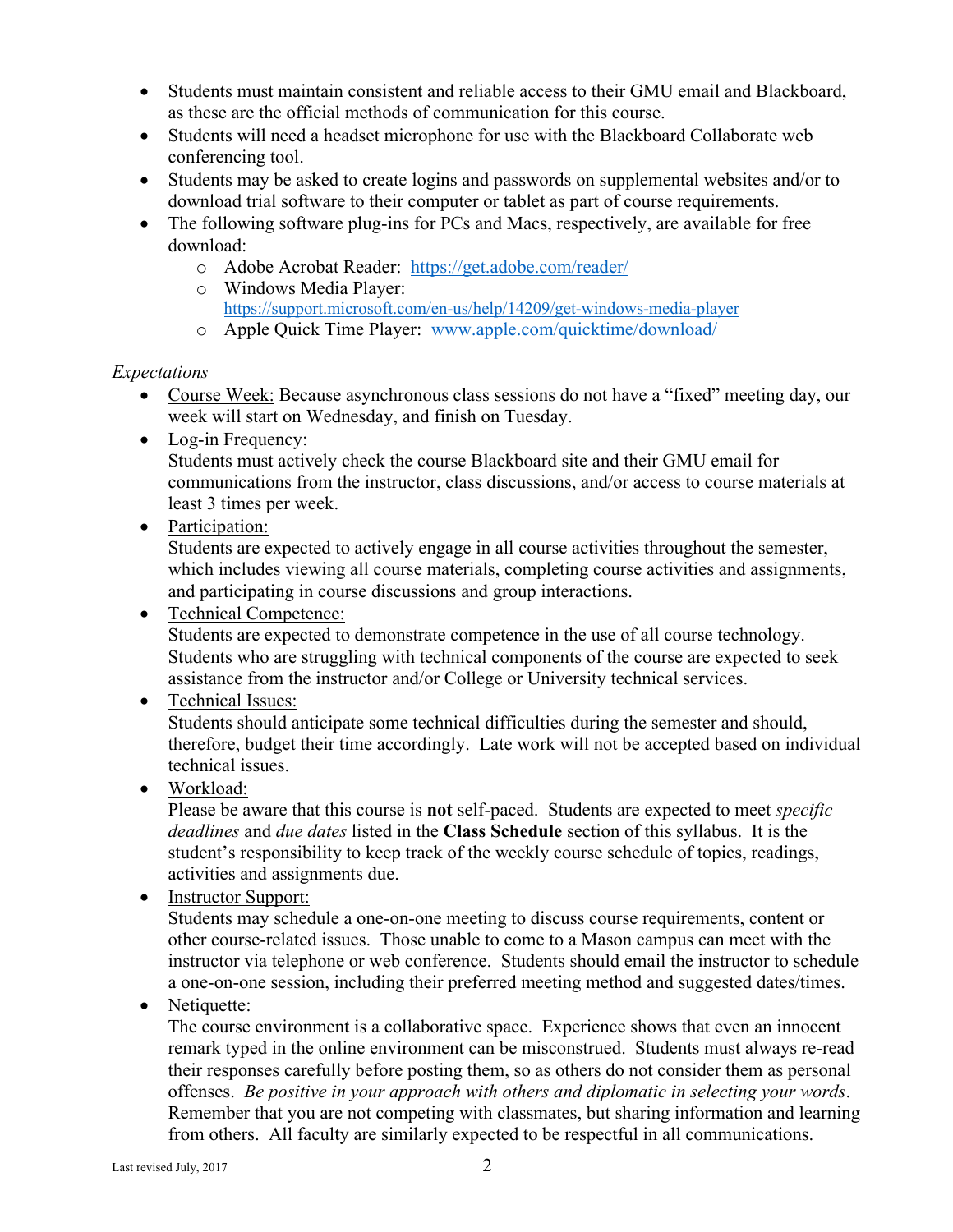• Accommodations:

Online learners who require effective accommodations to insure accessibility must be registered with George Mason University Disability Services.

### **Learner Outcomes or Objectives**

This course is designed to enable students to do the following:

- 1. Compare and contrast a variety of research-based coaching models, including consideration of their appropriate uses. (1.2, 1.4)
- 2. Explain how coaching might be used to support school reform and improvement. (1.3)
- 3. Implement a coaching cycle using coaching tools and processes to support individual teachers in order to demonstrate understanding of how coaching might improve student learning and teachers' professional learning. (2.3, 5.1, 5.4, 6.3, 7.2, 7.3, 7.4)
- 4. Self-assess and reflect on their own work as a coach, in part to recognize the impact of their own cultures and beliefs and to advocate for change to school policies and structures to support students of all abilities and backgrounds. (4.2, 4.4, 6.3)

## **Professional Standards (**International Literacy Association**)**

Upon completion of this course, students will have met the following standards for Literacy Coach Candidates from the International Literacy Association's *Standards for the Preparation of Literacy Professionals 2017*:

- 1.2 Candidates demonstrate knowledge of major concepts, theories, and evidence-based foundations of effective professional learning, adult learning theory, school change, community–school partnerships, collaboration, coaching, and leadership.
- 1.3 Candidates demonstrate knowledge of major concepts, theories, and evidence-based foundations for developing, implementing, and evaluating schoolwide comprehensive literacy instruction and curriculum, including that of disciplinary literacy, pre-K through grade 12.
- 1.4 Candidates demonstrate knowledge of historical and evidence-based foundations related to the role of the literacy coach and its instructional and leadership dimensions.
- 2.3 Candidates collaborate and coach as a means of improving teaching practices and enhancing teachers' knowledge and skills of evidence-based classroom, supplemental, and intervention approaches and programs to improve student learning.
- 4.2 Candidates recognize their own cultures, belief systems, and potential biases and participate in and facilitate teacher engagement in both personal and systematic reflective practice to recognize teachers' cultures, belief systems, and potential biases.
- 4.4 Candidates advocate for change in school and societal practices and structures that are inherently biased or prejudiced against certain groups.
- 5.1 Candidates guide colleagues to meet the developmental needs of all learners, taking into consideration physical, social, emotional, cultural, and intellectual factors.
- 5.4 Candidates provide support to and coach teachers in developing a physical and social literacy-rich learning environment that includes appropriate routines, grouping structures, and positive social interactions.
- 6.3 Candidates use their knowledge of adult learning and leadership to support teacher inquiry and reflectivity by using coaching tools and processes (e.g., modeling, problem solving, observation–feedback cycles, coteaching) in their work with individual and groups of teachers.
- 7.2 Candidates develop expertise in collaborative and coaching roles at the schoolwide level to improve and develop literacy instructional practices, design or revise literacy curricula, lead professional learning experiences, and facilitate family/community– school partnerships.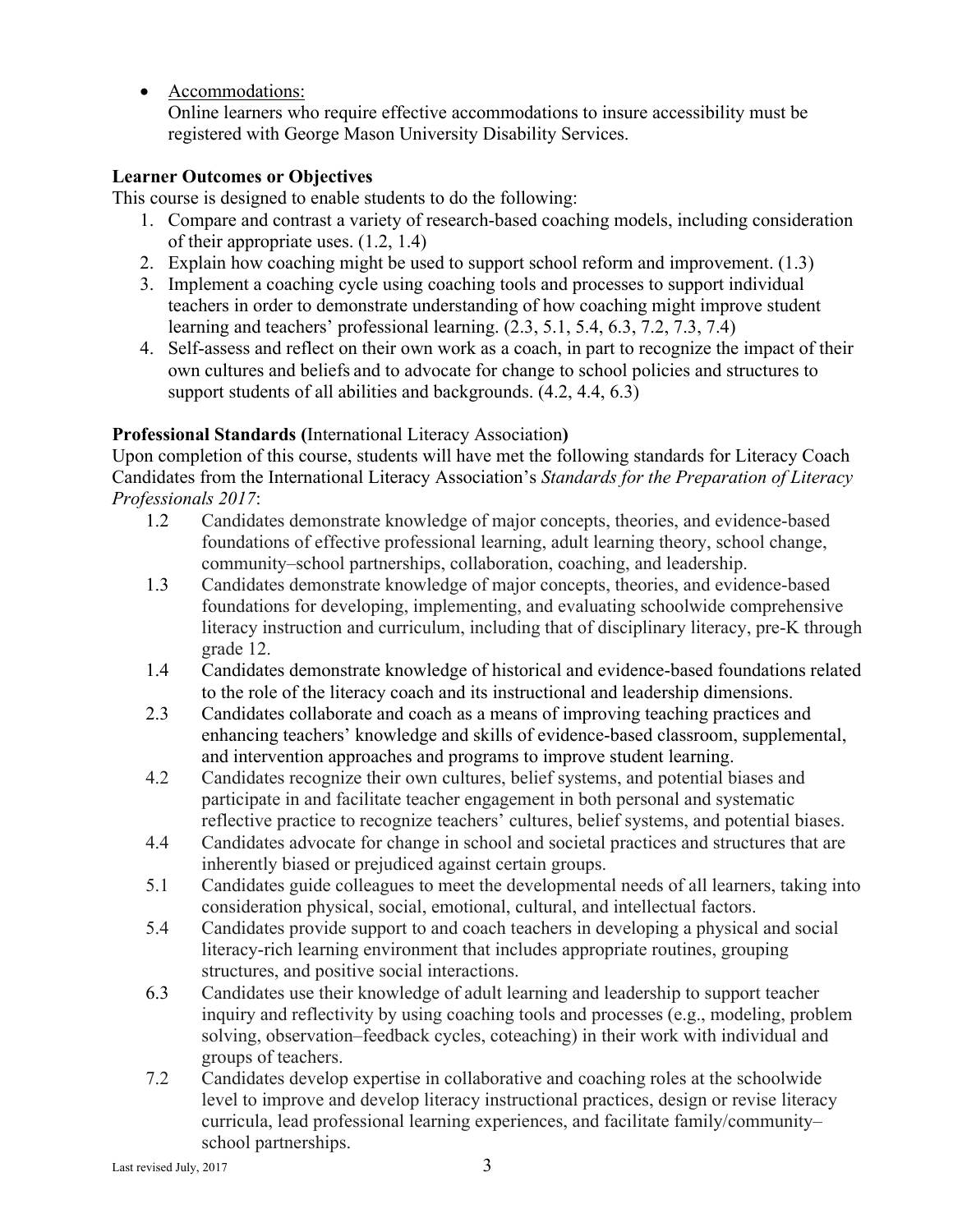- 7.3 Candidates have one or more ongoing opportunities for authentic, school-based practicum experiences that include opportunities for candidates to network with and be mentored by other coaches.
- 7.4 Candidates receive supervision, including observation (in-person, computer assisted, or video analysis) and ongoing feedback during their practicum/clinical experiences by supervisors who understand coaching processes and tools, have literacy content and pedagogical knowledge, understand literacy assessment, and have coaching experiences.

### **Required Texts**

There are no required texts for this course.

#### **Recommended Texts**

Brown, E. & L'Allier, S. K. (2020). *No more random acts of literacy coaching.* Heinemann.

Additional readings will be made available on Blackboard and through GMU Library databases.

#### **Course Performance Evaluation**

Students are expected to submit all assignments on time in the manner outlined by the instructor (e.g., Blackboard, VIA, hard copy).

• **Assignments and/or Examinations** *(See Blackboard for specific guidelines and rubrics for all assignments.)* **1. Ongoing Participation (20%)**

As part of this class, you will participate in an ongoing, virtual coaching conversation with a group of peers in class. The object of this activity is to learn firsthand how coaching relationships can be developed and shared among colleagues in order to promote the development of literacy coaching knowledge. You will also keep a reflective journal describing your experience, noting your personal cultural and belief systems, how they implicitly and explicitly impact your decisions, and how you may choose to adapt your thinking to better lead literacy efforts in your school context.

## **2. Text Talk (10%)**

You will create a video-based text talk to synthesize and summarize one module of readings (chosen from the syllabus required readings). You will include points for discussion to engage classmates in a brief video response to evoke asynchronous discussion. After presenting your Text Talk, you will compose a brief written summary of your classmates' comments to further class understanding of using specific texts to support teachers' understanding of literacy.

#### **3. Coaching Models Comparison (40%)**

The purpose of this assignment is to demonstrate understanding of various coaching models and to aid model selection when coaching colleagues in schools. You will assemble a chart to graphically display different coaching models and formats. Each entry will include details to support the following: key research annotations, context, utility and application, and considerations for selection. You will write a justification explaining your chart, including a brief synopsis and critical review of each model, qualities of language employed within each model, curricular needs/mandates to indicate model selection, and how models support student learning needs and teacher professional learning needs.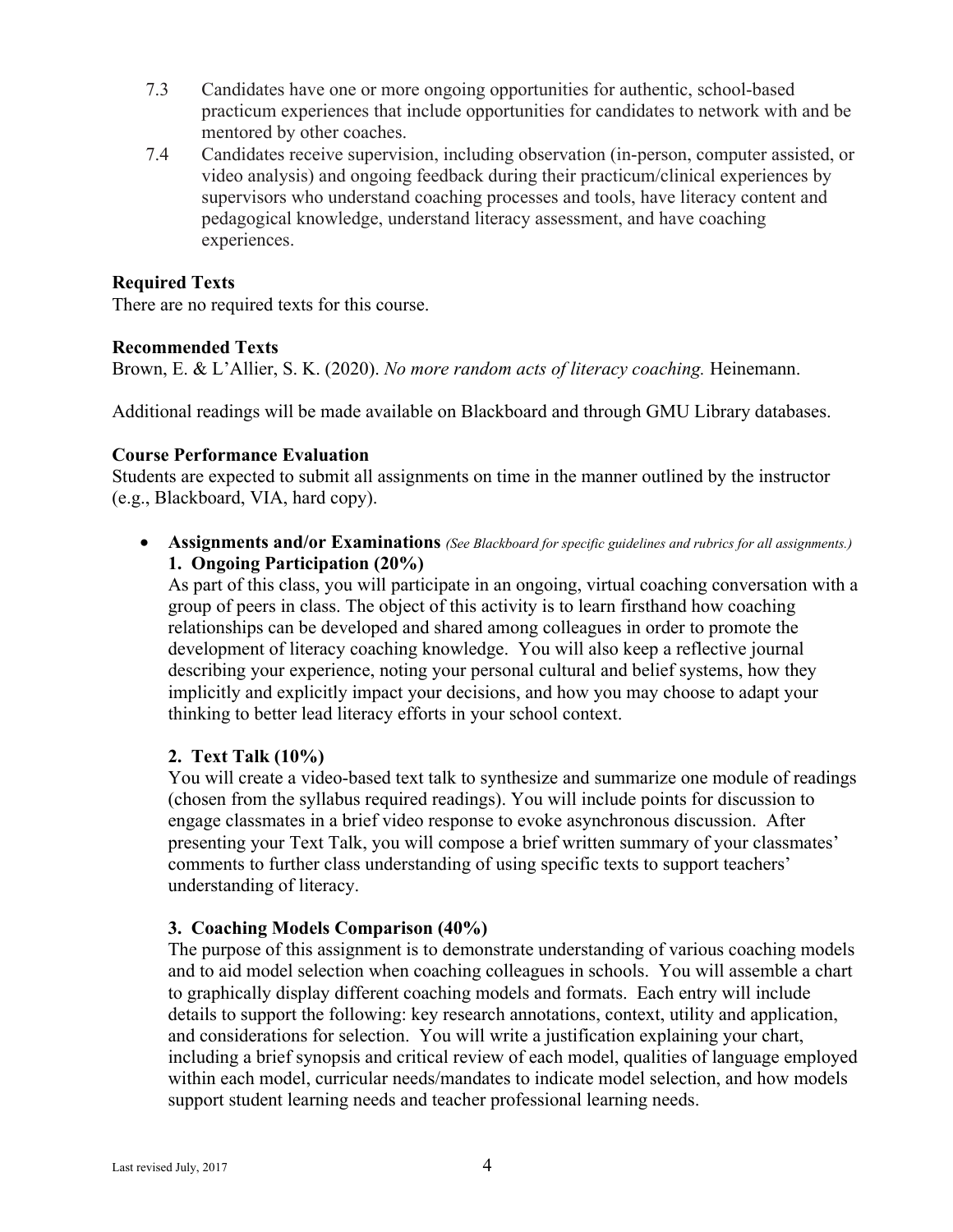After creating the chart, you will select and compare two models. In a detailed, comprehensive paper, you will describe the purposes for employing each model during a coaching interaction. Fully explain and substantiate your choices with relevant research. Additional details will be provided in class.

#### **4. Coaching Interaction (30%)**

The purpose of this assignment is to practice implementation in order to develop hands-on understanding of a selected model. You will choose one of the models described in your paper (see above) to employ in a one-to-one coaching cycle with a colleague in your school. You will video-record and reflect on each step of your coaching cycle experience. You will submit a written reflection on the implementation cycle. Your written reflection should also include an analysis of your coaching moves, language and questioning/feedback to your colleague/coaching partner. In addition to reflecting on your own practice, you will also work in a collaborative peer group to reflect/respond to group members' submissions.

Coaching cycle: (a) You will begin with an instructional consultation where you and your colleague discuss classroom data and instructional needs for a group of students within the class. (b) You will assist your colleague in drafting a clear, data-guided lesson plan that addresses the identified need. (c) You will observe your colleague teaching the lesson (in person or via video). (d) Then you will meet with your colleague to debrief the lesson and plan next instructional steps.

## • **Other Requirements**

#### *Assignment Guidelines*

All assignments should be turned in by 11:59 p.m. on the date noted in the course schedule. Unless arrangements have been made with your instructor beforehand, 10% of the total points will be deducted from the assignment for *each* day the assignment is late. Assignments should follow APA (7th ed.) formatting (including 12-point Times New Roman font, double-spaced with one-inch margins). When submitting electronic files, please name the files using your first and last name and assignment title (ex: JOHN\_DOE\_ArticleCritique1.docx).

## *Advising*

Advising information is located on Blackboard, including timeline, program of study tracking, course sequencing, graduation information, and program updates. To access it, (a) login to Blackboard, (b) click the *Organizations* tab in the top right corner, and (c) go to the Literacy Program Advising and Information Organization. You are responsible for regularly checking the advising organization to maintain your program of study and desired program completion timeline.

## • **Grading**

|       | <b>Grading Scale</b> |
|-------|----------------------|
| A     | $= 94 - 100\%$       |
| $A -$ | $= 90 - 93\%$        |
| $B+$  | $= 87 - 89\%$        |
| B     | $= 84 - 86\%$        |
| $B -$ | $= 80 - 83\%$        |
| C     | $= 75 - 79\%$        |
| F     | $=$ below 75%        |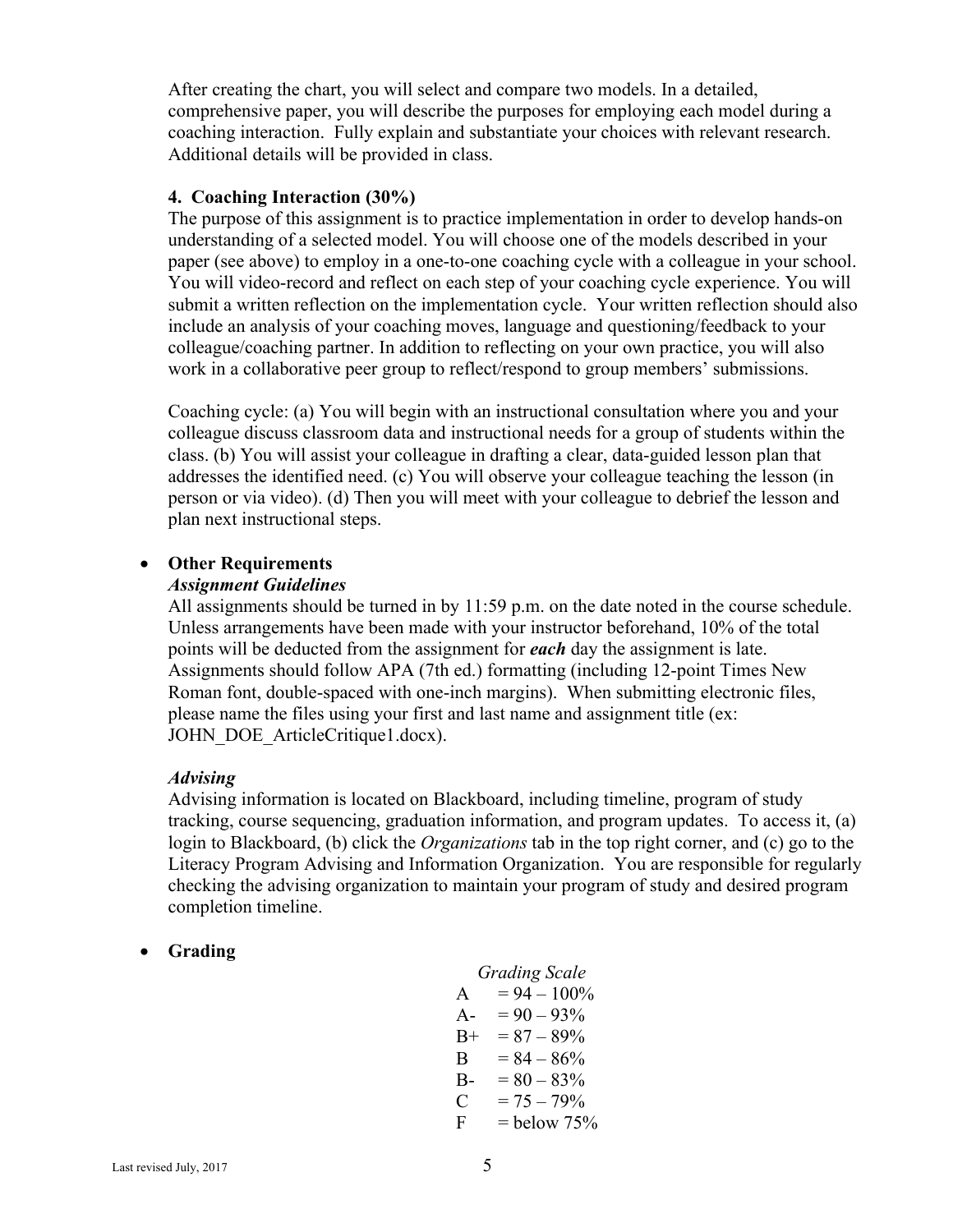# **Professional Dispositions**

Students are expected to exhibit professional behaviors and dispositions at all times. See https://cehd.gmu.edu/students/polices-procedures/

# **Class Schedule**

| Date                                                     | <b>Topics</b>                                                                                                                                                                    | <b>Readings &amp; Assignments Due</b>                                                                                                                                                                                                                                                                                                                                                                                                                                                                                                                      |
|----------------------------------------------------------|----------------------------------------------------------------------------------------------------------------------------------------------------------------------------------|------------------------------------------------------------------------------------------------------------------------------------------------------------------------------------------------------------------------------------------------------------------------------------------------------------------------------------------------------------------------------------------------------------------------------------------------------------------------------------------------------------------------------------------------------------|
| Module 1<br>Oct 20<br>Course<br>week:<br><b>Wed-Tues</b> | Course Introduction<br>Introduction to Effective<br>Coaching<br><b>Elements of Effective</b><br>Coaching                                                                         | Knight, J. (2021, September). Hey instructional<br>$\overline{\phantom{m}}$<br>coach, what do you do? Gaining deeper<br>understanding of coaches' roles and impact.<br>Educational Leadership, 79, 80-81.<br>ILA Literacy Leadership Brief - Literacy Coaching<br>$\overline{\phantom{m}}$<br>for Change: Choices Matter (2018)                                                                                                                                                                                                                            |
| Module 2<br>Oct 27                                       | Positioning<br>Defining Models of<br>Coaching<br>Hard-Soft Coaching<br>Continuum<br>Coaching Moves and<br><b>Stances</b><br><b>Questioning Techniques</b><br>Feedback Techniques | McKenna & Walpole, Ch 1 & 2<br>$\qquad \qquad -$<br>Rodgers & Rodgers, Ch. 8<br>Knight, J. (2019, November). Why teacher<br>—<br>autonomy is central to coaching success.<br>Educational Leadership, 77, 14-20.<br><b>Sign up: Text Talks</b>                                                                                                                                                                                                                                                                                                              |
| Module 3<br>Nov 3                                        | Peer Coaching<br>Reciprocal Peer<br>Coaching<br>Coaching Cycle: Data<br>Discussions, Lesson<br>Planning, & Observing                                                             | Showers, B., & Joyce, B. (1996). The evolution of<br>$\qquad \qquad -$<br>peer coaching. Educational Leadership, 53(6), 12-<br>16.<br>Jewett, P., & MacPhee, D. (2012). A dialogic<br>conception of learning: Collaborative peer<br>coaching. International Journal of Mentoring and<br>Coaching in Education, 1(1), 12-23.<br>doi:10.1108/20466851211231594<br>Jewett, P., & MacPhee, D. (2012). Adding<br>$\qquad \qquad -$<br>collaborative peer coaching to our teaching<br>identities. The Reading Teacher, 66(2), 105-110.<br>doi:10.1002/TRTR.01089 |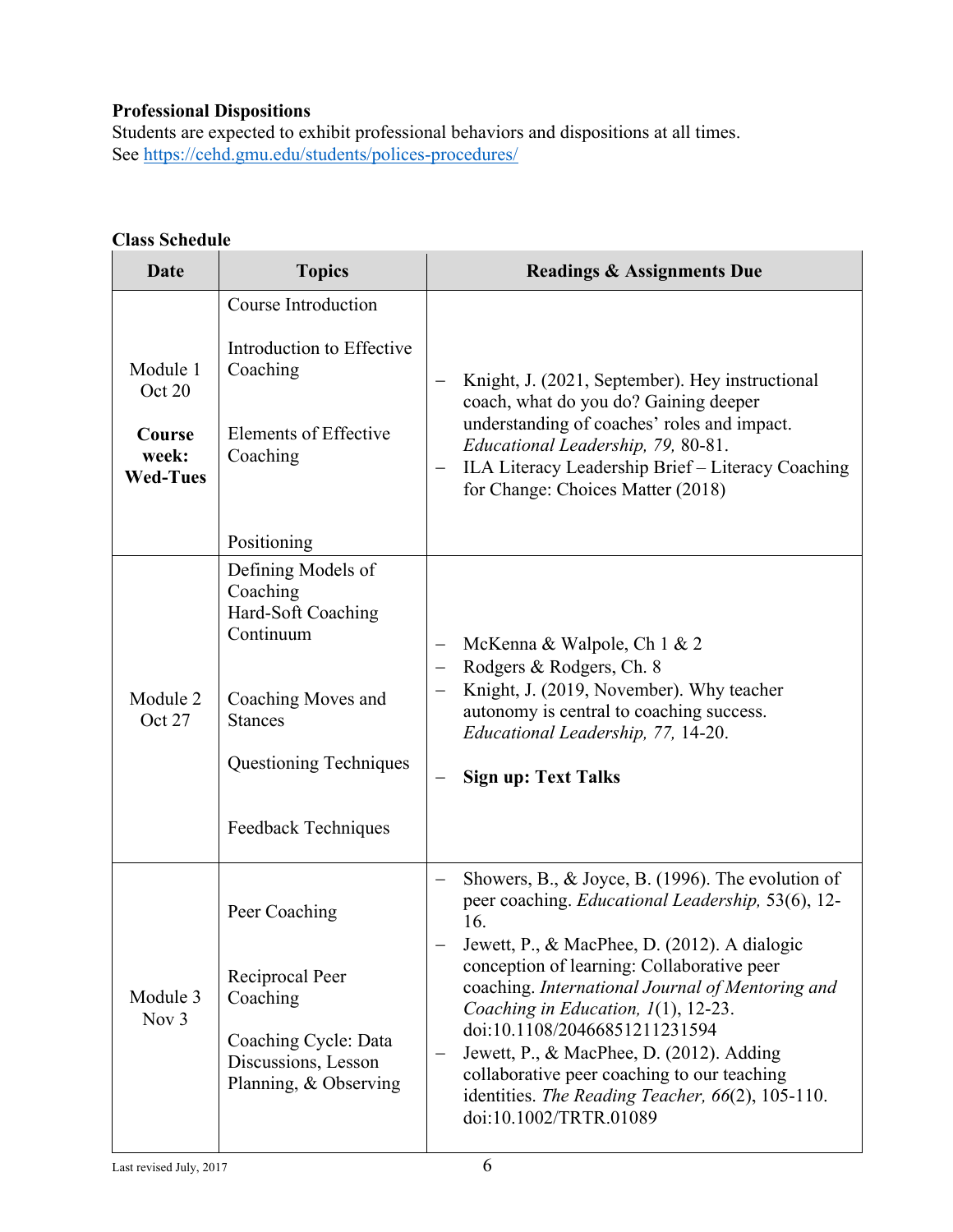| Date                      | <b>Topics</b>                                                                                                                                       | <b>Readings &amp; Assignments Due</b>                                                                                                                                                                                                                                                                                                                                                                                                                                                                                                                                                                                                                                                                                                                                                                                                                                                                                                                                                                                                                                  |
|---------------------------|-----------------------------------------------------------------------------------------------------------------------------------------------------|------------------------------------------------------------------------------------------------------------------------------------------------------------------------------------------------------------------------------------------------------------------------------------------------------------------------------------------------------------------------------------------------------------------------------------------------------------------------------------------------------------------------------------------------------------------------------------------------------------------------------------------------------------------------------------------------------------------------------------------------------------------------------------------------------------------------------------------------------------------------------------------------------------------------------------------------------------------------------------------------------------------------------------------------------------------------|
|                           |                                                                                                                                                     | <b>DUE: Coaching Interaction: Identify Partner</b>                                                                                                                                                                                                                                                                                                                                                                                                                                                                                                                                                                                                                                                                                                                                                                                                                                                                                                                                                                                                                     |
| Module 4<br>Nov $10$      | <b>Fostering Reflective</b><br>Coaching<br>Cognitive Coaching:<br>Supporting the Teacher<br>as a Reflective Learner                                 | Batt, E. G. (2010). Cognitive coaching: A critical<br>phase in professional development to implement<br>sheltered instruction. Teaching and Teacher<br>Education, 26, 997-1005 doi:<br>10.1016/j.tate.2009.10.042<br>Stover, K., Kissel, B., Haag, K., & Shoniker, R.<br>$\qquad \qquad -$<br>(2011). Differentiated coaching: Fostering<br>reflection with teachers. The Reading Teacher,<br>64(7), 498-509. doi:10.1598/RT.64.7.3<br>Costa & Garmston, Ch. 1-3                                                                                                                                                                                                                                                                                                                                                                                                                                                                                                                                                                                                       |
|                           | Coaching Cycle:<br>Observing                                                                                                                        | <b>DUE: Coaching Interaction: Lesson Plans</b>                                                                                                                                                                                                                                                                                                                                                                                                                                                                                                                                                                                                                                                                                                                                                                                                                                                                                                                                                                                                                         |
| Module 5<br>Nov $17$      | Prescriptive Coaching &<br>Fidelity<br>Program-oriented<br>coaching<br>Disciplinary Coaching-<br>Secondary Schools<br>Coaching Cycle:<br>Debriefing | CHOOSE 1: Atteberry & Byrk (2011). Analyzing<br>teacher participation in coaching activities.<br>Elementary School Journal, 112(2), 356-382.<br>Biancarosa et al. (2010). Assessing the value-<br>added effects of literacy collaborative<br>professional development on student learning.<br>Elementary School Journal, 111(1), 7-34.<br>Hasbrouck, J. & Denton, C. A. (2007). Student-<br>$\qquad \qquad -$<br>focused coaching: A model for reading coaches.<br>The Reading Teacher, 60, 690-693.<br>doi:10.1598/RT.60.7.11<br>Walpole, S. & Meyer, C. K. (2008). Models for<br>coaching: Making them work for preschools. In L.<br>Justice & C. Vukelich (Eds.). Achieving excellence<br>in preschool literacy instruction (pp. 69-83). New<br>York, NY: Guilford.<br>Cantrell, S., & Hughes, H. K. (2008). Teacher<br>$\qquad \qquad -$<br>efficacy and content literacy implementation: An<br>exploration of the effects of extended professional<br>development with coaching. Journal of Literacy<br>Research, 40(1), 95-127.<br>doi:10.1080/10862960802070442 |
|                           |                                                                                                                                                     | <b>DUE: Coaching Interaction: Observations</b><br>$\overline{\phantom{0}}$<br>Knight et al. (2018). Evaluation of video-based<br>$\overline{\phantom{m}}$                                                                                                                                                                                                                                                                                                                                                                                                                                                                                                                                                                                                                                                                                                                                                                                                                                                                                                              |
| Module 6<br><b>Nov 24</b> | <b>Impact Cycle</b><br>Comparison of Coaching<br>Models                                                                                             | instructional coaching for middle school teachers:<br>Evidence from a multiple baseline study. The<br>Educational Forum, 82, 425-442 doi:<br>10.1080/00131725.2018.1474985                                                                                                                                                                                                                                                                                                                                                                                                                                                                                                                                                                                                                                                                                                                                                                                                                                                                                             |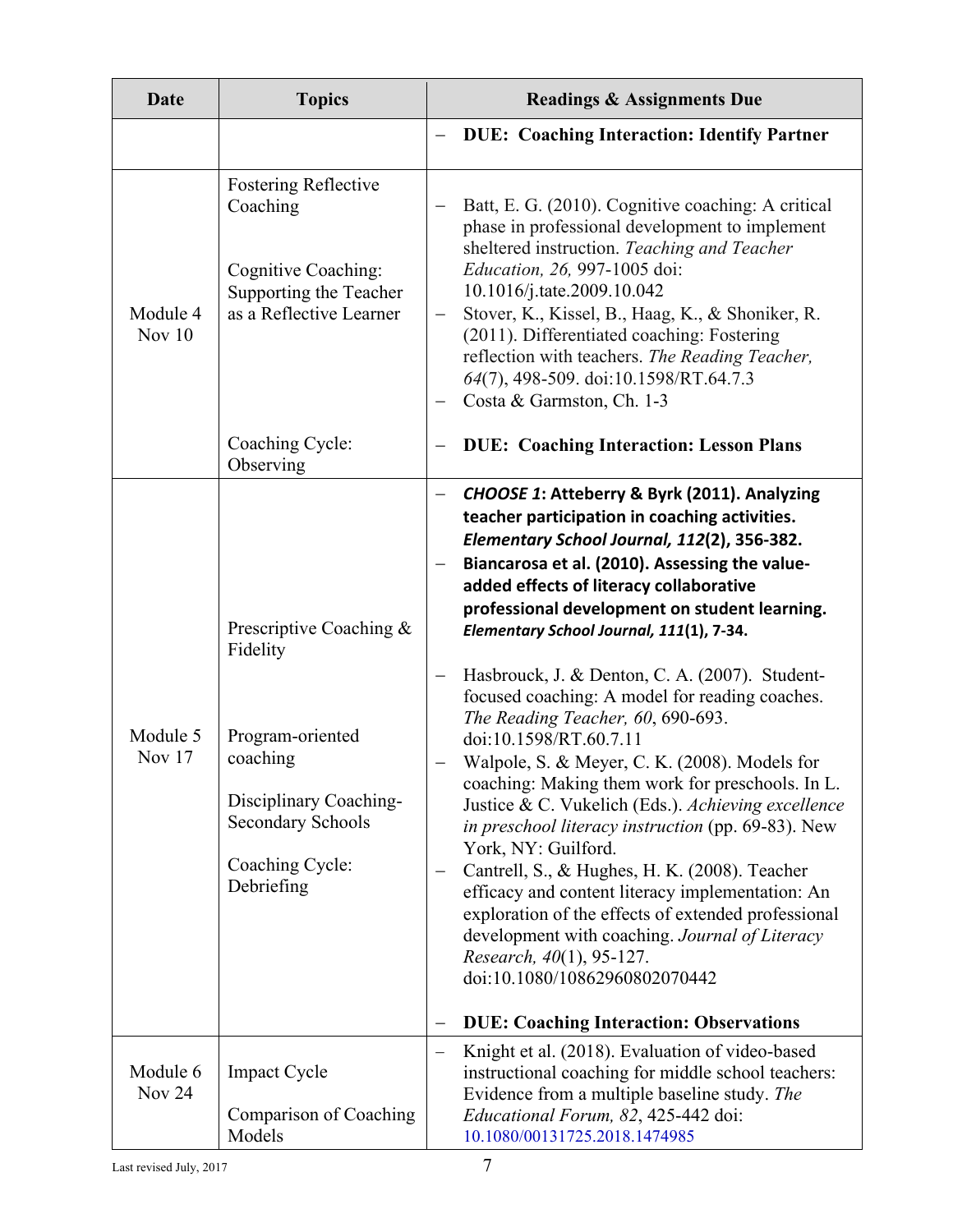| Date              | <b>Topics</b>                                                                                                                                                               | <b>Readings &amp; Assignments Due</b>                                                                                                                                                                                                                                                                                                                                                                                                                                                             |
|-------------------|-----------------------------------------------------------------------------------------------------------------------------------------------------------------------------|---------------------------------------------------------------------------------------------------------------------------------------------------------------------------------------------------------------------------------------------------------------------------------------------------------------------------------------------------------------------------------------------------------------------------------------------------------------------------------------------------|
|                   |                                                                                                                                                                             | Knight et al. (2015, February). 3 steps to great<br>$\overline{\phantom{0}}$<br>coaching: A simple but powerful instructional<br>coaching cycle nets results. Journal of Staff<br>Development, 36, 10-18.                                                                                                                                                                                                                                                                                         |
|                   |                                                                                                                                                                             | <b>DUE: Coaching Interaction: Debrief</b><br>$\qquad \qquad -$                                                                                                                                                                                                                                                                                                                                                                                                                                    |
| Module 7<br>Dec 1 | <b>Balanced Coaching</b><br><b>Critical Coaching</b><br>Decisions<br>Identifying & Evaluating<br>Social, Political &<br>Cultural Contexts in<br>Which Models are<br>Enacted | Ippolito, J. (2010). Three ways that literacy coaches<br>$\overbrace{\phantom{1232211}}$<br>balance responsive and directive relationships with<br>teachers. The Elementary School Journal, 111(1),<br>164-190. doi:10.1086/653474<br>Coburn, C. E. & Woulfin, S. L. (2012). Reading<br>coaches and the relationship between policy and<br>practice. Reading Research Quarterly, 47, 5-30.<br>doi:10.1002/RRQ.008<br><b>DUE: Coaching Interaction: Complete project</b><br><b>DUE: Text Talks</b> |
| Module 8<br>Dec 8 | Bringing it All Together:<br>Selecting Models for<br>Successful Coaching<br>Interactions                                                                                    | <b>DUE: Coaching Models Comparison (chart and</b><br>paper)                                                                                                                                                                                                                                                                                                                                                                                                                                       |

Note: Faculty reserves the right to alter the schedule as necessary, with notification to students.

## **Core Values Commitment**

The College of Education and Human Development is committed to collaboration, ethical leadership, innovation, research-based practice, and social justice. Students are expected to adhere to these principles: [http://cehd.gmu.edu/values/.](http://cehd.gmu.edu/values/)

## **GMU Policies and Resources for Students**

*Policies*

- Students must adhere to the guidelines of the Mason Honor Code (see [https://catalog.gmu.edu/policies/honor-code-system/\)](https://catalog.gmu.edu/policies/honor-code-system/).
- Students must follow the university policy for Responsible Use of Computing (see [http://universitypolicy.gmu.edu/policies/responsible-use-of-computing/\)](http://universitypolicy.gmu.edu/policies/responsible-use-of-computing/).
- Students are responsible for the content of university communications sent to their Mason email account and are required to activate their account and check it regularly. All communication from the university, college, school, and program will be sent to students **solely** through their Mason email account.
- Students with disabilities who seek accommodations in a course must be registered with George Mason University Disability Services. Approved accommodations will begin at the time the written letter from Disability Services is received by the instructor (see [https://ds.gmu.edu/\)](https://ds.gmu.edu/).